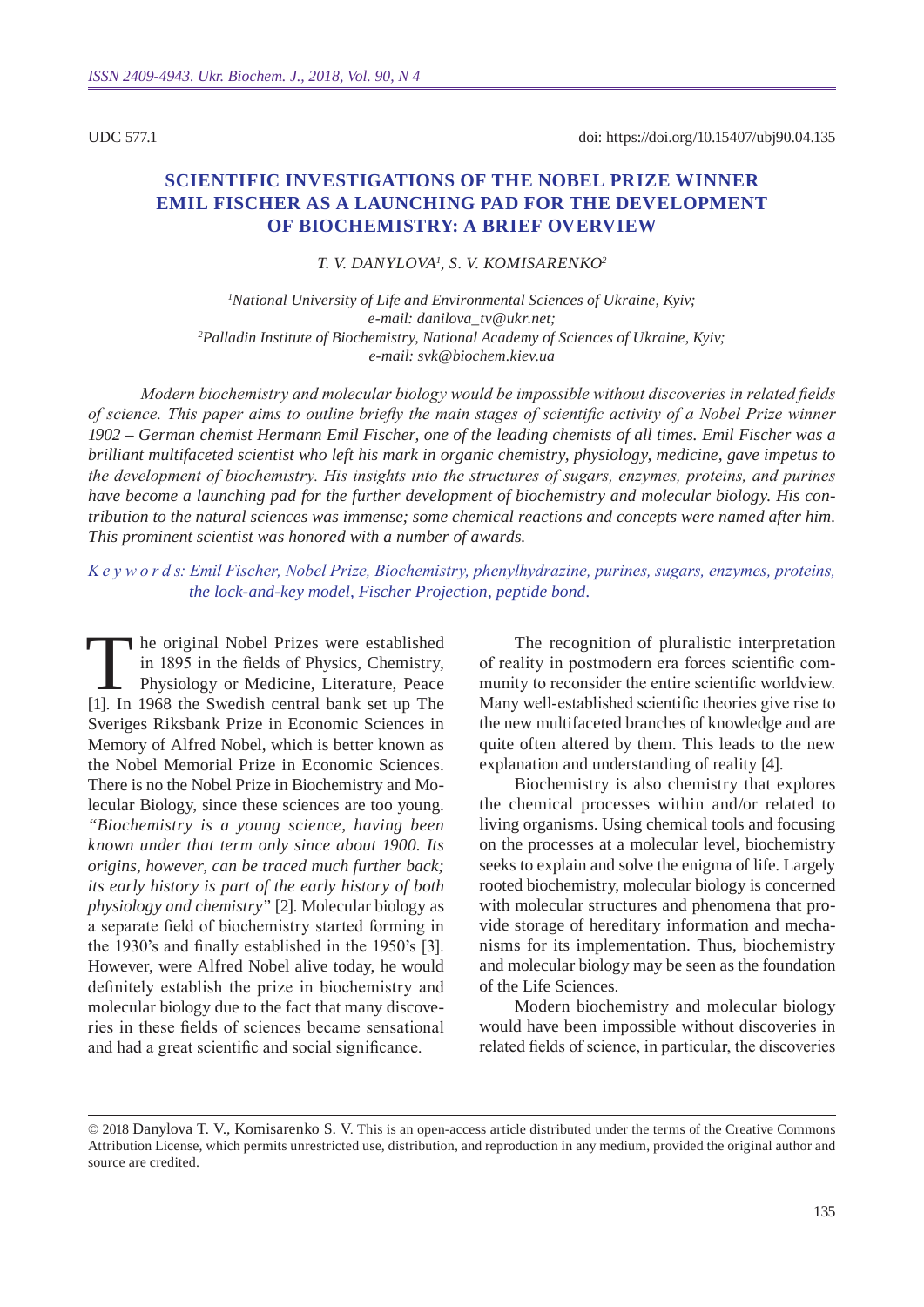

*Hermann Emil Fischer (1852-1919)*

of the famous scientists who have won the Nobel Prizes. This paper aims to outline briefly the main stages of scientific activity of a Nobel Prize winner – German chemist *Hermann Emil Fischer* who is known as the "Father of Biochemistry" [5].

Herrmann Emil Fischer is regarded as one of the leading chemists of all times. His insights into the structures of sugars, enzymes, proteins, and purines laid the foundations for modern biochemistry. The second Nobel Prize in Chemistry 1902 was awarded to Emil Fischer *"in recognition of the extraordinary services he has rendered by his work on sugar and purine syntheses"* [6]. His work had a direct relation to biochemistry, as well as his subsequent research. The discovery of hydrazine derivatives was a brilliant solution to the problem of obtaining sugars and other compounds synthetically. Moreover, his method of synthesis of glycosides proved to be important for plant physiology and biochemistry. In his Nobel lecture, Fischer emphasized:

*"And so, progressively, the veil behind which Nature has so carefully concealed her secrets is being lifted where the carbohydrates are concerned. Nevertheless, the chemical enigma of Life will not be solved until organic chemistry has mastered another, even more difficult subject, the proteins, in the same way as it has mastered the carbohydrates. It is hence understandable that the organic and physiological chemists are increasingly turning their attention to it and I, too, have been concerned with it for a number of years"* [7].

In 1902, Fischer's exploration of protein properties had not yet given the results to be awarded with

such a high reward, but later they were evaluated as excellent.

Hermann Emil Fischer was born on October 9, 1852, at Euskirchen, in the Cologne district, Germany, in the family of successful businessman Laurenz Fischer and his wife Julie Fischer. After three years with a private tutor Emil Fischer attended the local school, then he spent two years at school at Wetzlar, and two more at Bonn. In 1869, he passed his final examination with great distinction. Emil loved science, his bright mind wanted to pursue higher studies, but his father wished him to enter the family lumber business. Being quite an unsuccessful businessmen, in 1871 Emil Fischer went to the University of Bonn to study chemistry. He attended the lectures of Kekulé, Engelbach and Zincke, Kundt on physics, Groth on mineralogy [7].

Initially inclined to specialize in physics, he moved to the newly established University of Strasbourg in 1872, along with his cousin Otto Fischer who would later become his research partner. Here Emil met *Adolf von Baeyer*, an organic chemist who studied dye molecules and later won the Nobel Prize, and finally decided to study chemistry.

Fischer worked on the phthalein dyes. In 1874 he took his PhD at Strasbourg with the thesis on fluorescence and orcin-phthalein. In the same year he was appointed assistant instructor at Strasbourg University where he began his magnificent scientific path. He discovered phenylhydrazine and demonstrated its relationship to hydrazobenzene and to sulphonic acid. Despite the fact that for twelve years Fisher had suffered from the toxic effects of this sub-



*Adolf von Baeyer (1835-1917)*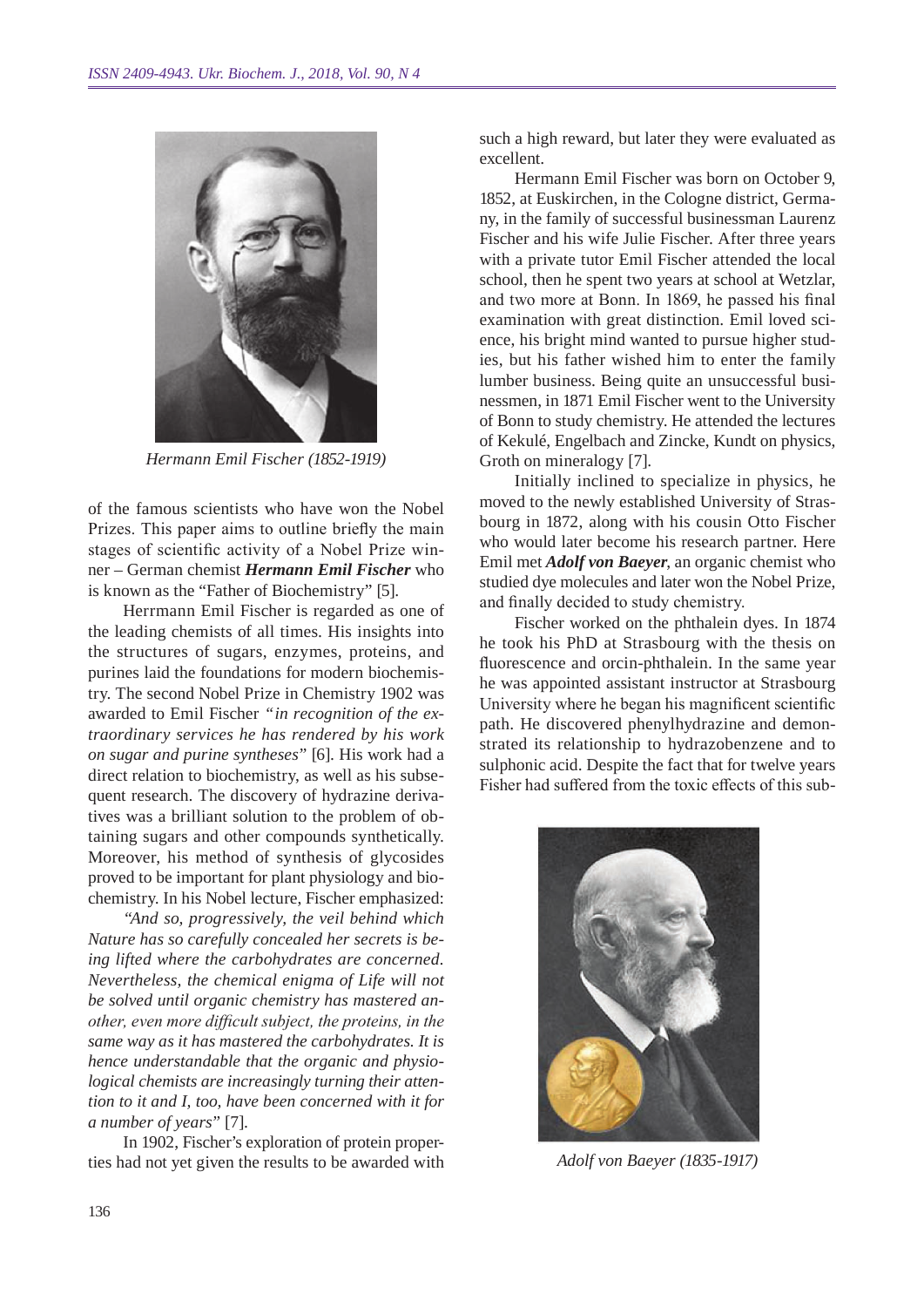stance, he later called phenylhydrazine *"the first and greatest chemical affection"*. This discovery was related to a lot of Fischer's explorations [8].

In 1875 Fischer accompanied von Baeyer to the University of Munich as an assistant. Three years later, in 1878, title of Privatdozent was conferred on him and he was allowed to teach university level courses. In 1879 he was appointed Associate Professor of Analytical Chemistry. During this time he was absorbed by the study of hydrazines.

In 1881 he was appointed Professor of Chemistry at the University of Erlangen.

In 1885 he became Professor of Chemistry at the University of Würzburg.

In 1888 Emil Fischer married Agnes Gerlach, daughter of J. von Gerlach, Professor of Anatomy at Erlangen. She died seven years after their marriage in 1895. They had three sons. With the onset of World War I, all Fischer's sons were drafted into the German Army. One of them was killed, another committed suicide. The third son, *Hermann Otto Laurenz Fischer*, was soon transferred as a staff officer to the chemical warfare unit and survived the



*Fischer's appointment patent from 1885, personally signed by Ludwig II of Bavaria [9]*



*Hermann Otto Laurenz Fischer (1888-1960)*

war. He became a famous organic chemist and biochemist; was Professor of Biochemistry at the University of California at Berkeley [10].

In 1892 Emil Fischer was asked to succeed A. W. Hofmann in the Chair of Chemistry at the University of Berlin. Here he remained until his death in 1919 [7]. Suffering from terminal cancer and deeply depressed over the deaths of two of his three sons in World War I, he took his own life.

Emil Fischer was a brilliant scientist who left his mark in organic chemistry, physiology, medicine, gave impetus to the development of biochemistry. His early significant discovery was the first hydrazine derivative compound – phenylhydrazine. Working in Munich with Otto Fischer, they introduced their theory of the constitution of triphenylmethane dyes and proved it by experiment [11]. Along, Emil Fischer continued working on the hydrazines.

At Erlangen Fischer investigated the active substances of tea, coffee and cocoa, isolating caffeine from tea and coffee and theobromine from cocoa. He demonstrated that caffeine and theobromine, uric acid and guanine, adenine and xanthine have a simi-



*Phenylhydrazine formula*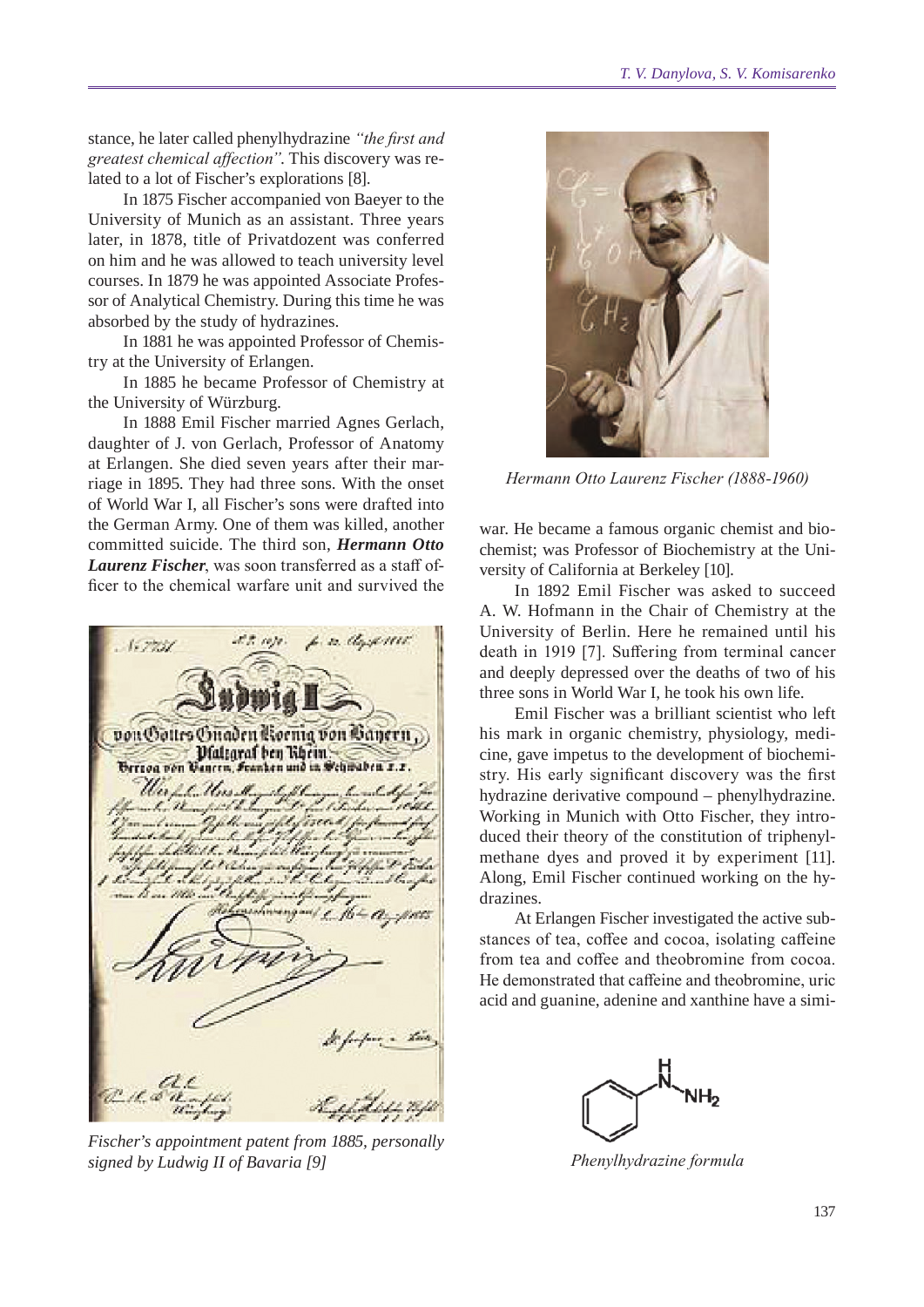lar structure and can be derived from one another. He came to the conclusion that they belong to one family. The 'mother' substance he called purine in 1884 and synthesized it in 1898 [7]. Emil Fischer stated:

*"…the name "purines" is a generic term for a large class of nitrogenous organic compounds, some being certain animal excretions and others the active constituents of important stimulating beverages. The oldest member of the group is known by the rather unattractive name of uric acid and was discovered in this country 126 years ago simultaneously by Scheele and his famous friend Torbern Bergman as a constituent of urinary calculus and urine. To the physician it is familiar as the cause of painful afflictions, e.g. gout. It appeals to zoologists as the main excrement of snakes and as the reserve material of insects. And finally the enlightened farmer knows it to be a valuable constituent of guano...*

*Rather closely related to uric acid in composition and external characteristics are four other substances occurring in the bodies of animals, xanthine, hypoxanthine, adenine and guanine, the first three of which were discovered in the muscular substance and the last in guano. Thanks to the progress of physiological chemistry we now know that these four substances are important constituents of the cell nucleus and therefore have great biological significance.*

*These animal products are joined by three substances from the vegetable kingdom, caffeine, theobromine and theophylline"* [7].

Reporting on his work, Fischer mentioned these purines:



Purines are one of the most widespread classes of organic compounds present in Nature [7]. Adenine and guanine are the building blocks of DNA. The famous scientist synthesized about 130 related compounds, one of which was the first synthetic nucleotide. These studies led to the synthesis of powerful hypnotic drugs derived from barbituric acids (barbiturates) [12].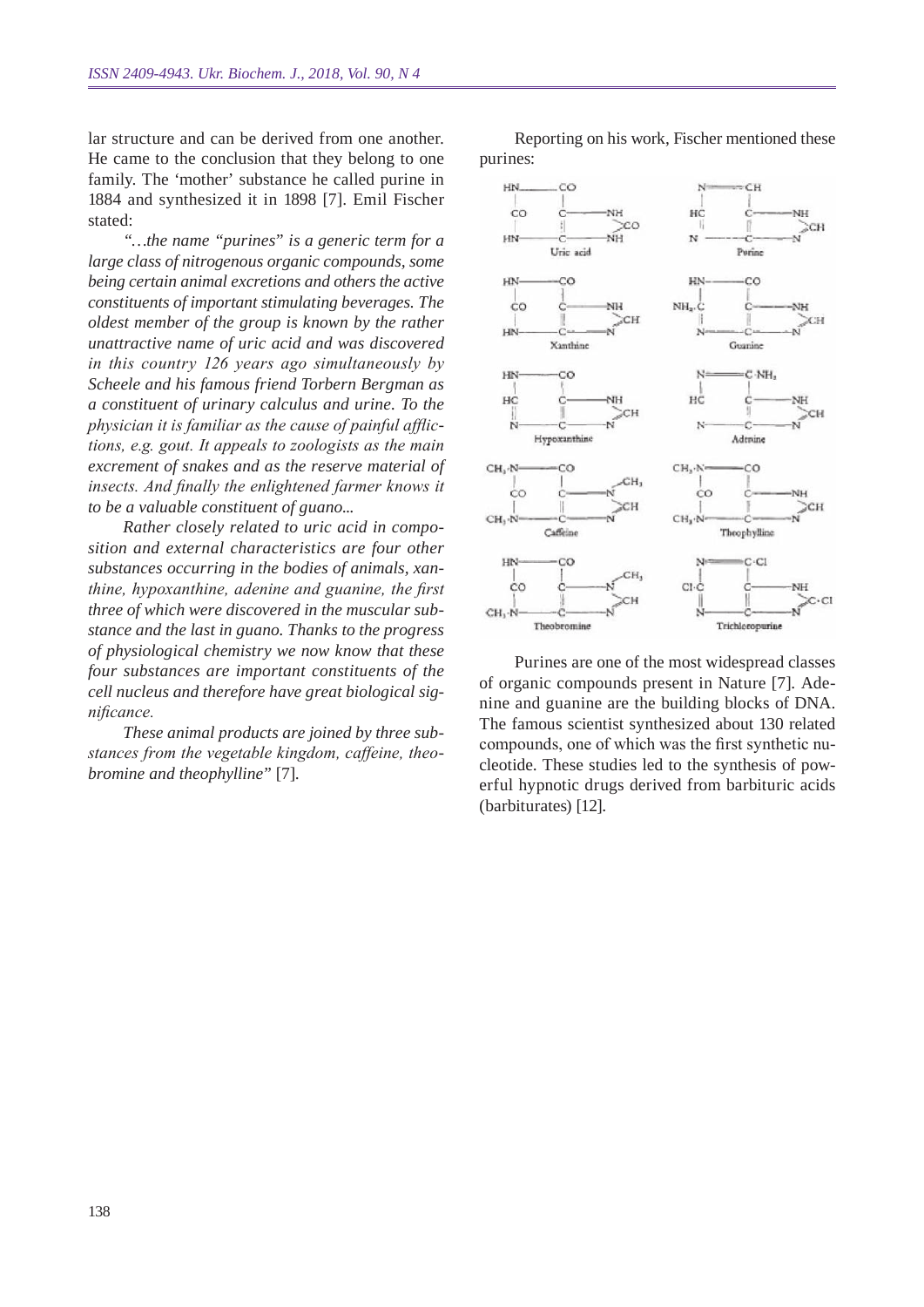Working on purines, Fisher began his great work on sugars in 1884. Fisher started with exploring glucose trying to figure out the shape of carbon skeleton, as well as the nature, location and spatial positioning of its functional groups. Developing new reagents, methods, procedures, he was successful to interpret his experimental results [13]. Previously discovered phenylhydrazine made it possible to form the phenylhydrazones and the osazones. He established the structural relationship between glucose, fructose and mannose; the stereochemical nature and isomery of the sugars, determined the group of sugars known as hexoses. He devised the Fischer Projection method to represent the three-dimensional structures of molecules on a 2D surface instead of drawing a more detailed 3D structural representation of the molecule. By convention, horizontal lines symbolize bonds projecting from the plane of the paper toward the viewer, while vertical lines symbolize bonds projecting away from the viewer [14]. This method is used to depict all classes of optical isomers [15]:



Investigating sugars, Fischer went deeper into the fermentation caused in sugar by enzymatic action. His pioneering work on organic compounds including purines and sugars led him to the Nobel Prize he won in 1902.

One of the fundamental discoveries in the scope of biochemistry credited to Emil Fischer is the lockand-key model for the reaction between enzymes and substrates. It suggests that the enzyme and the substrate possess specific geometric shapes that are





complementary to each other and fit into each other. The active site of the enzyme is like a lock and the substrate fits like a key into this lock. This theory *"became a leading concept for the understanding of intermolecular interactions with proteins, and later for the rational design of drugs. With the advent of supramolecular chemistry the idea gained an enormous momentum, as chemists began to synthesize a large variety of host compounds for practically all possible target guest molecules occurring in nature or in the environment"*, though this theory has some limitations and extensions [16].

Fischer's investigations into the chemistry of proteins began 1899. Before synthesizing peptides, he turned to the amino acids as to the building blocks of them. Fischer introduced methods for separation and identification of amino acids in protein hydrolysates; discovered the new cyclic amino acids, L-Proline and L-Hydroxyproline; synthesized ornithine in 1901, serine in 1902, and the sulphurcontaining cysteine in 1908; created small chains of amino acids as precursors to protein formation [12, 13, 17]. Obtaining amino acids in an optically-active form, Fischer carried out an investigation on the proteins' syntheses. He was able to recognize how the amino acids are linked together by what are known as peptide bond – the type of bond that would connect them together in chains. He obtained the dipeptides, tripeptides, and polypeptides. Fischer's scientific activity led to a better understanding of the proteins and laid the foundations for the further studies.

Emil Fischer was a versatile chemist. Along with studying purines, sugars, proteins, he contributed to other areas: dyes, tanning chemicals, chemical substances in the lichens, indoles, barbiturates. In 1903 he synthesized the first barbiturate – barbituric acid that contributed to the development of affordable sedatives for insomnia and anxiety [18].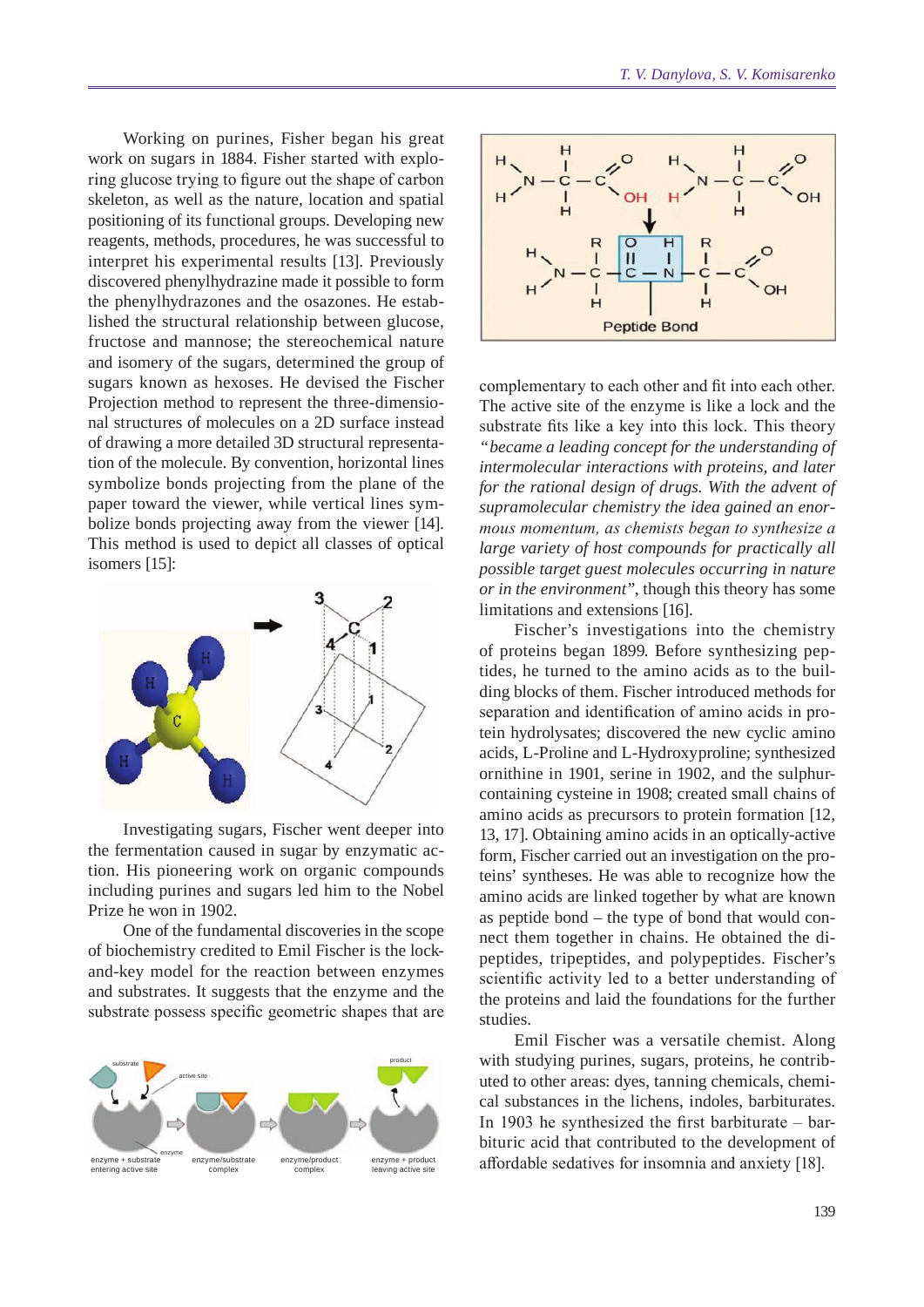

*Emil Fischer in laboratoty [9]*

Fischer's scientific activity on purines, sugars, proteins has become a launching pad for the further development of biochemistry and molecular biology. "Fischer published more than 600 scientific articles which have been collected in eight volumes under the following titles:

- 1. Triphenylmethane dyes.
- 2. Hydrazine and indoles.
- 3. Purines.
- 4 & 5. Carbohydrates and enzymes.
- 6 & 7. Amino acids, polypeptides and proteins. 8. Dye stuff.

*A large number, around 330, of doctoral and postdoctoral co-workers from many countries worked with Fischer. Many of them carried forward his scientific legacy and contributed significantly to organic chemistry, biochemistry, and medicinal chemistry research in academic institutions and industry, and several of them won Nobel Prizes"* [13].

Fischer's contribution to the field of natural sciences was immense; some chemical reactions and concepts were named after him: Fischer indole synthesis; Fischer projection; Fischer oxazole synthesis; Fischer peptide synthesis; Fischer phenylhydrazine and oxazone reaction; Fischer reduction; Fischer– Speier esterification; Fischer glycosidation [19].

This prominent scientist was honored with a number of awards.

In 1890 for an outstandingly important recent discovery in chemistry Fischer received *Davy Medal awarded by the Royal Society of London*. In 1902 he won *the Nobel Prize in Chemistry*. The honors received by Fischer include *the Prussian Order of Merit and the Maximilian Order for Arts & Sciences*. In 1907 he was honored with *the Faraday Medal of the English Chemical Society* and with *honorary membership in the American Chemical society* [20]. In 1909 for his work on sugar and protein chemistry, he received *Helmholtz Medal* – an award to scholars for excellence in the areas of natural science, technology, medicine, epistemology, humanities and social sciences. In 1913 he was honored by *Elliot Cresson Medal* – the highest award given by the Franklin Institute until 1998. *When Fischer died, the Emil Fischer Memorial Medal was instituted by the German Chemical Society.* In 1968 Hermann Emil Fischer was honored again as one of the greatest scientists in human history: his biography was included in the *World Who's Who in Science* [21]. *The Fischer lunar crater* was named in his honor and in honor of the other outstanding German organic chemist Hans Fischer who won the 1930 Nobel Prize [22].



*Fischer lunar crater*

In 2008 in order to honor active carbohydrate scientists distinguished with contributions of excellence, European Carbohydrate Organization (ECO) established *the Emil Fischer Carbohydrate Award* [23]. This award for 2017 has been awarded to *Prof. Carlo Unverzagt* of the University of Bayreuth, Germany, in recognition of his accomplishments in the chemical and enzymatic synthesis of N-glycans and glycoproteins [24].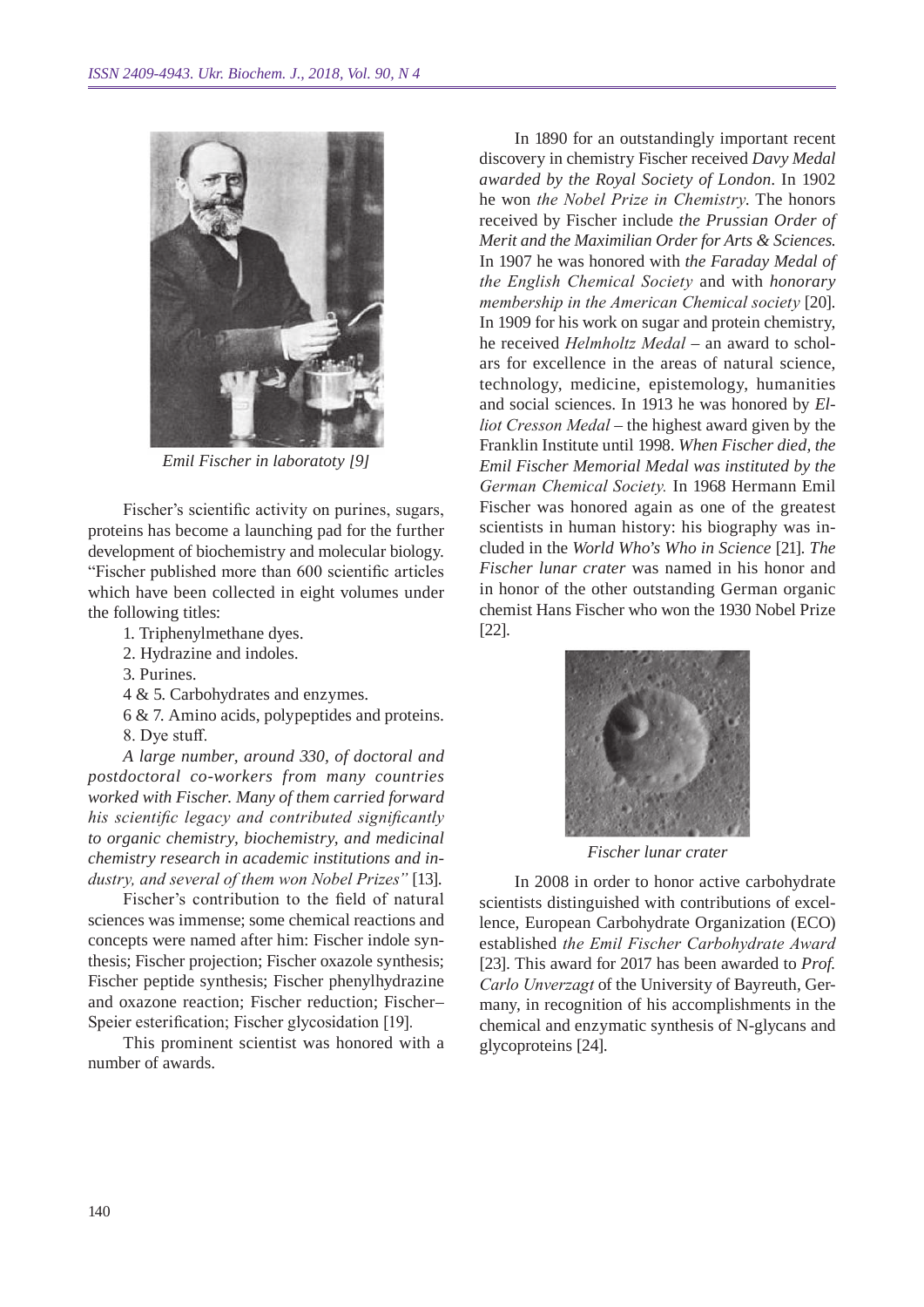# **НАУКОВІ ЛОСЛІЛЖЕННЯ нобелівського лауреата еміля фішера як стартовий майданчик для розвитку біохімії: короткий огляд**

*Т. В. Данилова<sup>1</sup> , С. В. Комісаренко<sup>2</sup>*

1 Національний університет біоресурсів і природокористування України, Київ; e-mail: danilova\_tv@ukr.net; 2 Інститут біохімії ім. О. В. Палладіна НАН України, Київ; e-mail: svk@biochem.kiev.ua

Сучасна біохімія і молекулярна біологія були б неможливі без відкриттів в суміжних галузях науки. У цій статті представлено короткий огляд основних етапів наукової діяльності лауреата Нобелівської премії 1902 року в галузі хімії – німецького хіміка Германа Еміля Фішера, одного з провідних хіміків всіх часів. Еміль Фішер був блискучим багатогранним вченим, який залишив свій слід в органічній хімії, фізіології, медицині, дав поштовх розвитку біохімії. Його глибоке проникнення в структуру цукрів, ензимів, протеїнів і пуринів стало відправною точкою для подальшого розвитку біохімії і молекулярної біології. Його внесок в природничі науки був величезним; деякі хімічні реакції та концепції були названі на його честь. Цей видатний вчений був удостоєний низки нагород найвищого гатунку, включаючи й одну з перших Нобелівських премій.

Ключові слова: Еміль Фішер, Нобелівська премія, біохімія, фенілгідразин, пурини, цукри, ензими, протеїни, модель «замок ключ», проекція Фішера, пептидний зв'язок.

## **Научные исследования нобелевского лауреата эмиля фишера как стартовая площадка для развития биохимии: краткий обзор**

#### *Т. В. Данилова<sup>1</sup> , С. В. Комисаренко<sup>2</sup>*

1 Национальный университет биоресурсов и природопользования Украины, Киев; e-mail: danilova\_tv@ukr.net; 2 Институт биохимии им. А. В. Палладина НАН Украины, Киев; e-mail: svk@biochem.kiev.ua

Современная биохимия и молекулярная биология были бы невозможны без открытий в смежных областях науки. В этой статье представлен краткий обзор основных этапов научной деятельности лауреата Нобелевской премии 1902 года в области химии - немецкого химика Германа Эмиля Фишера, одного из ведущих химиков всех времен. Эмиль Фишер был блестящим многогранным ученым, который оставил свой след в органической химии, физиологии, медицине, дал толчок развитию биохимии. Его глубокое проникновение в структуру сахаров, энзимов, протеинов и пуринов стало отправной точкой для дальнейшего развития биохимии и молекулярной биологии. Его вклад в естественные науки был огромным; некоторые химические реакции и концепции были названы в его честь. Этот выдающийся ученый был удостоен множества престижных наград, включая Нобелевскую премию.

К л ю ч е в ы е с л о в а: Эмиль Фишер, Нобелевская премия, биохимия, фенилгидразин, пурины, сахара, энзимы, протеины, модель «замок – ключ», проекция Фишера, пептидная связь.